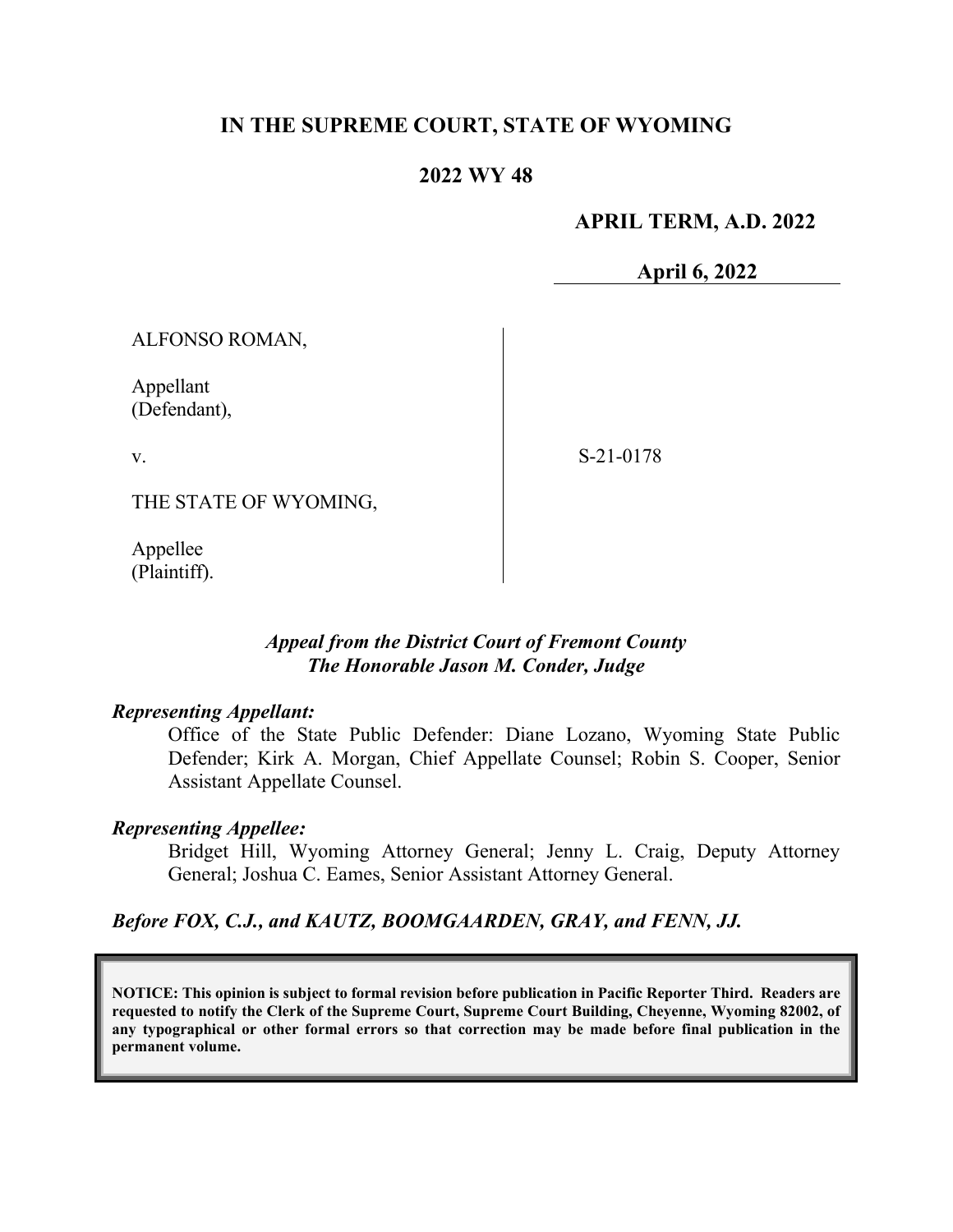### **GRAY, Justice.**

[¶1] Alfonso Roman was arrested for fleeing from the police and was searched. His pockets contained substances the arresting officer believed to be methamphetamine and marijuana. He was charged with possession of methamphetamine, possession of marijuana, and interference with a peace officer. A jury found him guilty of all three charges. On appeal, Mr. Roman argues that the State had the burden of proving that the marijuana substance found in his possession had a tetrahydrocannabinol (THC) concentration of more than 0.3%, and because it failed to do so, there was insufficient evidence to support his conviction for possession of marijuana. We affirm.

#### *ISSUE*

[¶2] Did the State have the burden of proving the substance Mr. Roman possessed had a THC concentration of more than 0.3% in order to meet its burden to prove every element of the charged offense—possession of marijuana?

## *FACTS*

[¶3] Officer Randy Foos was responding to a call when he saw a man he recognized as Mr. Roman, and who he knew had an outstanding arrest warrant for failure to appear on a minor traffic violation. When Mr. Roman saw Officer Foos' patrol car, he ran. Officer Foos turned down a cross street in a successful maneuver to cut Mr. Roman off. He, then, exited his patrol car and yelled, "Stop, police." Mr. Roman did not stop but changed directions and continued running. Officer Foos got back into his patrol car and began to search the surrounding area. Meanwhile, Officer James Donahue, who was on his way to assist Officer Foos, saw Mr. Roman run toward a house. He reported this to Officer Foos, and the two met at the house and searched it. When they failed to find Mr. Roman inside, they continued to search the area.

[¶4] They eventually found Mr. Roman hiding in a boat at a lumber yard. Officer Foos arrested Mr. Roman and escorted him to his patrol car where he searched him. Mr. Roman had a "small baggy containing a white crystal substance" and "two glass pipes" in his right front pocket. His left front pocket contained "a silver marijuana grinder and [a] small baggy containing a green leafy substance."

[¶5] Mr. Roman was initially charged with misdemeanor possession of methamphetamine and misdemeanor possession of marijuana. These charges were later enhanced to felonies under Wyo. Stat. Ann. § 35-7-1031(c)(i) as a result of two prior convictions for possession of controlled substances. The district court held a two-day jury trial where the State presented witnesses and exhibits.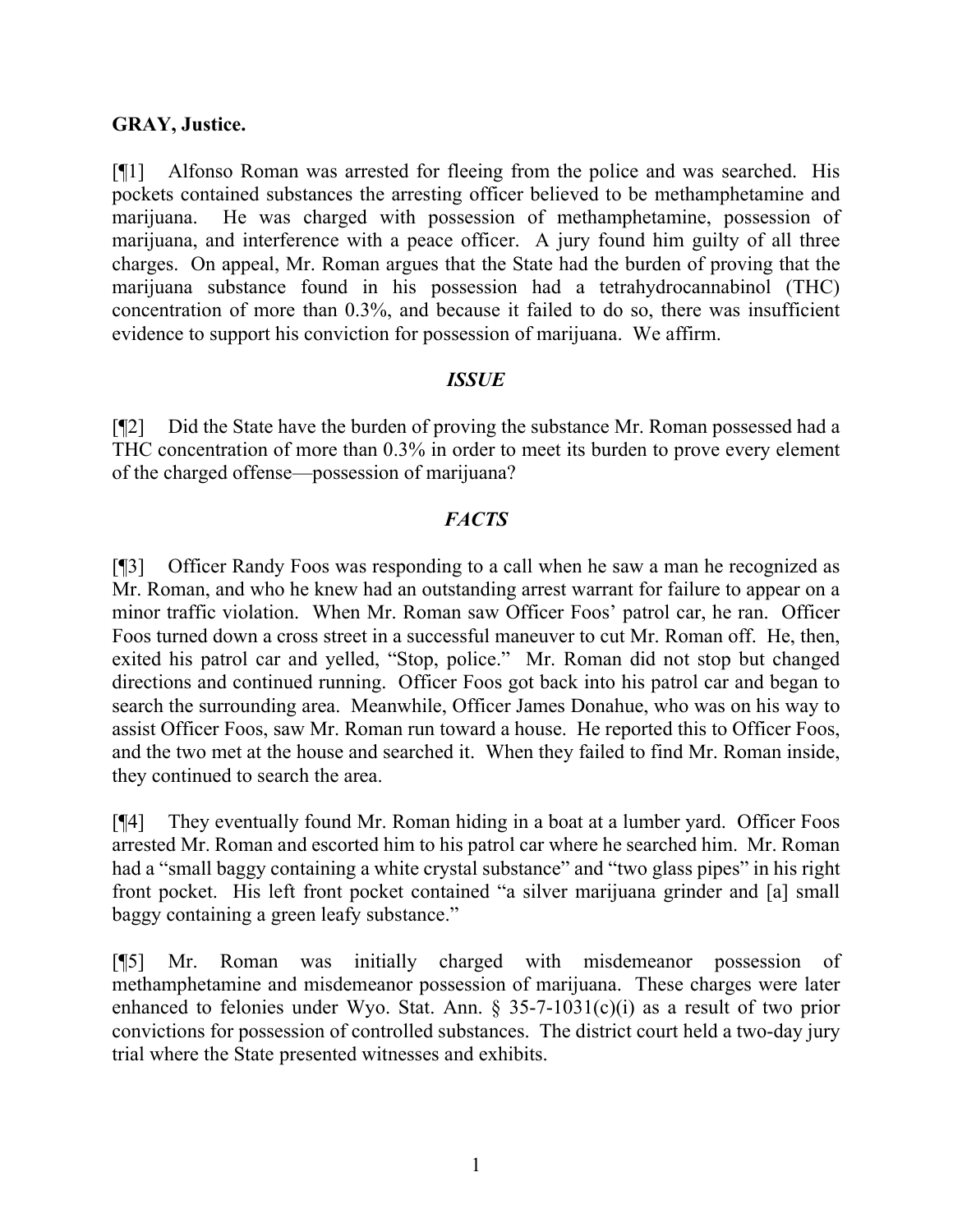[¶6] Officer Foos testified that through his training and experience he was able to identify the white crystal substance found in Mr. Roman's right front pocket as methamphetamine and the green leafy substance found in Mr. Roman's left front pocket as "raw marijuana." He stated that these substances were tested shortly after Mr. Roman's arrest. The white crystal substance yielded a "presumptive positive for methamphetamine" while the green leafy substance yielded "a presumptive positive for THC"—the active ingredient in marijuana.

[¶7] Joshua Williams, a forensic scientist with the Wyoming State Crime Lab, also testified. He said that he had tested both substances and confirmed that "[t]he white crystalline material tested positive for the presence of methamphetamine," and "[t]he green plant material tested positive for the presence of [THC]." He concluded that the green leafy substance was "consistent with marijuana." There was no testimony on the THC concentration.

[¶8] The jury convicted Mr. Roman of possession of methamphetamine, possession of marijuana, and interference with a peace officer.<sup>[1](#page-2-0)</sup> Mr. Roman was given concurrent sentences of forty-two to sixty months for possession of methamphetamine, six months for possession of marijuana, and ninety days for interference with a peace officer. He appeals arguing that, in the absence of proof of the THC concentration, there was insufficient evidence to support his possession of marijuana conviction.

# *STANDARD OF REVIEW*

[¶9] In reviewing a claim for sufficiency of the evidence, "[w]e need not determine whether the evidence established the defendant's guilt beyond a reasonable doubt." *Mitchell v. State*, 2020 WY 142, ¶ 33, 476 P.3d 224, 237 (Wyo. 2020) (citing *Pyles v. State*, 2020 WY 13, ¶ 6, 456 P.3d 926, 929 (Wyo. 2020)). Instead, "we determine whether a jury could have reasonably concluded each of the elements of the crime was proven beyond a reasonable doubt." *Regan v. State*, 2015 WY 62, ¶ 10, 350 P.3d 702, 705 (Wyo. 2015) (quoting *Dean v. State*, 2014 WY 158, ¶ 8, 339 P.3d 509, 512 (Wyo. 2014)). In doing so, "[w]e examine 'the evidence in the light most favorable to the State. We accept all evidence favorable to the State as true and give the State's evidence every favorable inference which can reasonably and fairly be drawn from it.'" *Pyles*, ¶ 6, 456 P.3d at 929 (quoting *Thompson v. State*, 2018 WY 3, ¶ 14, 408 P.3d 756, 761 (Wyo. 2018)). "We will not 're-weigh the evidence or re-examine the credibility of the witnesses, and we disregard

<span id="page-2-0"></span> $1$  Mr. Roman filed a motion for new trial based on newly discovered evidence. He argued that the federal Agriculture Improvement Act of 2018 required the State to prove beyond a reasonable doubt that the substance he possessed had a THC concentration of over 0.3% to qualify as marijuana. He asserted that he was unaware of this change in federal law before trial on March 9, 2020. The district court held a hearing and denied the motion concluding that the 2018 federal law and the 2019 Wyoming law did not constitute new evidence.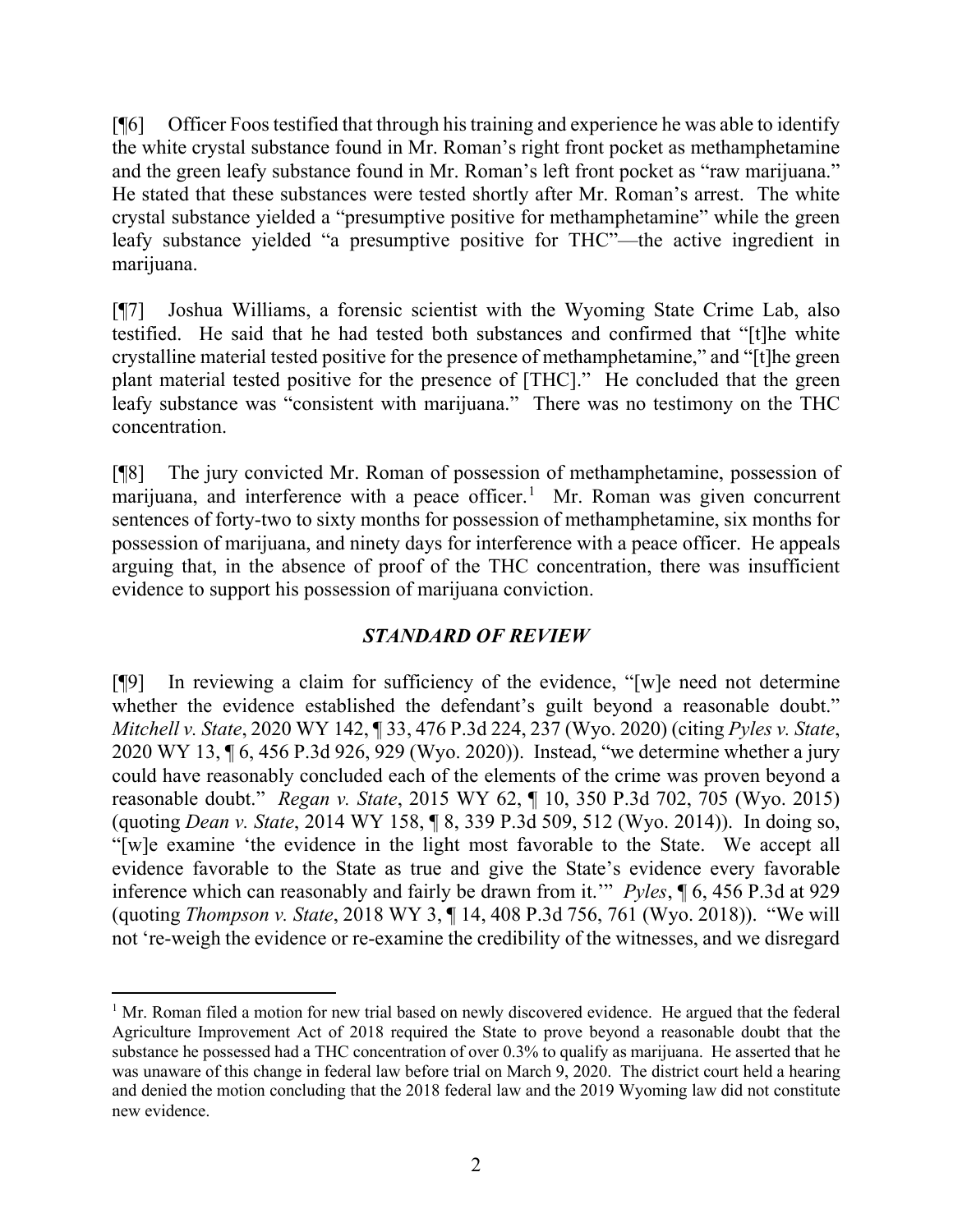any evidence favorable to the appellant that conflicts with the State's evidence.'" *Mitchell*, ¶ 33, 476 P.3d at 237 (quoting *Pyles*, ¶ 6, 456 P.3d at 929).

[¶10] "This appeal also presents questions of statutory interpretation and construction, which are questions of law that we consider de novo." *Rosen v. State*, 2022 WY 16, ¶ 7, 503 P.3d 41, 44 (Wyo. 2022) (citing *Matter of Adoption of ATWS*, 2021 WY 62, ¶ 8, 486 P.3d 158, 160 (Wyo. 2021)).

# *DISCUSSION*

[¶11] Mr. Roman challenges the sufficiency of the evidence supporting his conviction of possession of marijuana, specifically the failure of the State to prove the concentration of the substance he possessed was greater than 0.3%.

[¶12] Wyoming's possession of marijuana statute, Wyo. Stat. Ann. § 35-7-1031(c)(i)(A), provides that a person who knowingly or intentionally has in his possession no more than three ounces of marijuana in plant form commits a misdemeanor offense. "The State had the burden of proving every material and necessary element of the charged crime beyond a reasonable doubt." *Reyes v. State*, 2022 WY 41, ¶ 16, 505 P.3d 1264, 1268 (Wyo. 2022) (citing *Harper v. State*, 970 P.2d 400, 405 (Wyo. 1998)). The elements of a possession crime are that the defendant: "(1) either individually or jointly with another exercised dominion and control over the substance; (2) had knowledge of its presence; and (3) had knowledge that the substance was a controlled substance." *Mitchell*, ¶ 34, 476 P.3d at 237– 38 (quoting *Regan*, ¶ 15, 350 P.3d at 706).

[¶13] Marijuana is a Schedule I controlled substance. Wyo. Stat. Ann. § 35-7- 1014(d)(xiii); *Pyles*, ¶ 7, 456 P.3d at 929. It is defined as:

> all parts of the plant of the genus Cannabis, whether growing or not; the seed thereof; the resin extracted from any part of the plant; and every compound, manufacture, salt, derivative, mixture or preparation of the plant, its seeds or resin. It does not include the mature stalks of the plant, fiber produced from the stalks, oil or cake made from the seeds of the plant, any other compound, manufacture, salt, derivative, mixture or preparation of the mature stalks (except the resin extracted therefrom), fiber, oil or cake, or the sterilized seed of the plant which is incapable of germination[.]

Wyo. Stat. Ann. § 35-7-1002(a)(xiv) (LexisNexis 2021). Hemp is not a controlled substance. *See* Wyo. Stat. Ann. § 35-7-1002(a)(iv) (defining a controlled substance as "a drug, substance, or immediate precursor in schedules I through V of article III"); Wyo. Stat. Ann. §§ 35-7-1014, -1016, -1018, -1020, -1022 (listing the controlled substances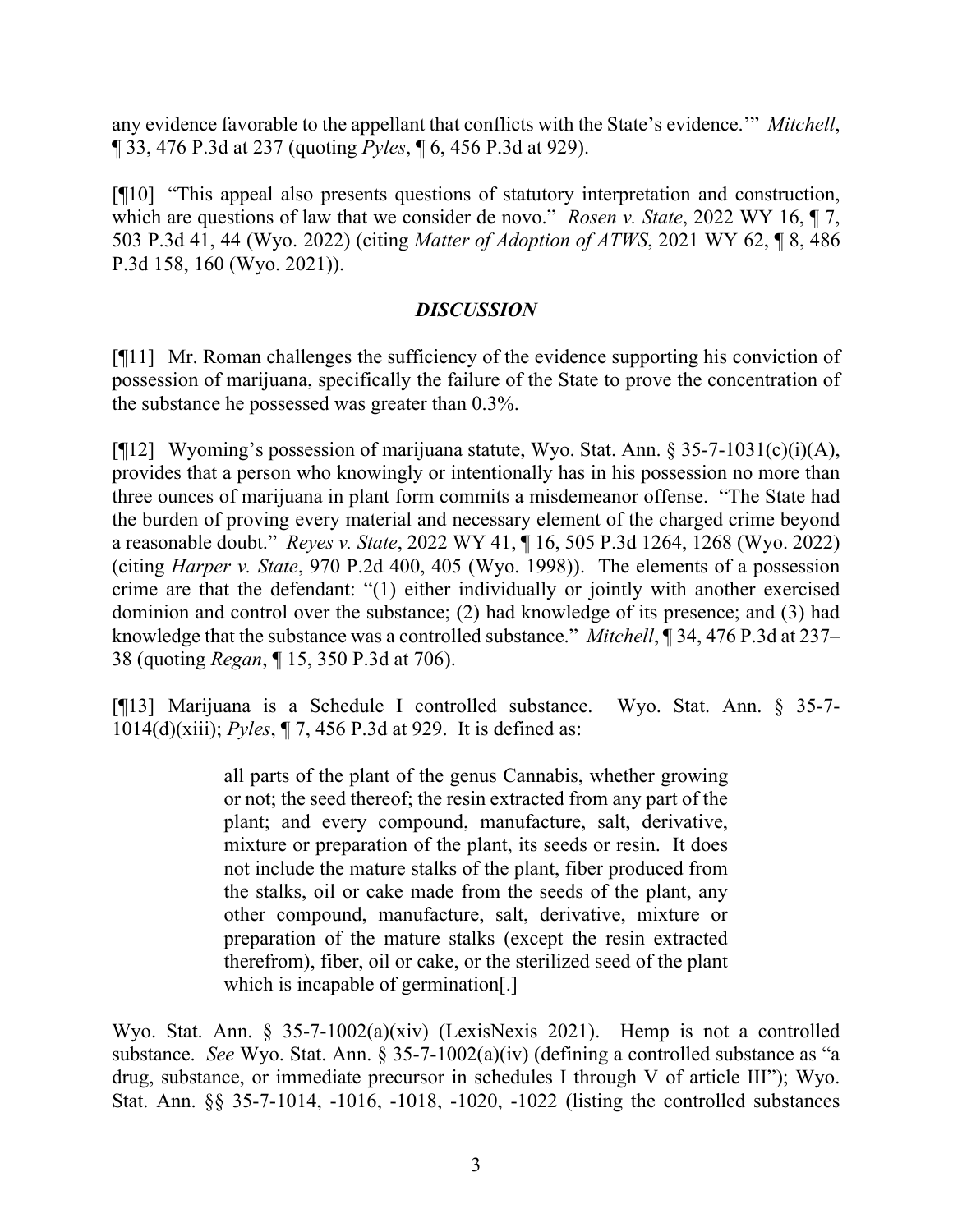included in schedules I through V of article III which do not include hemp). Hemp is defined as "all parts, seeds and varieties of the plant cannabis sativa l. or a product made from that plant with a [THC] concentration of not more than three-tenths of one percent (0.3%) on a dry weight basis." Wyo. Stat. Ann. § 35-7-1063(b).

[¶14] Mr. Roman argues that the State had the burden of proving that the substance he possessed had a THC concentration of more than 0.3%. The State responds that once it presented evidence proving that the substance was marijuana, Wyo. Stat. Ann. § 35-7- 1050(a) placed the burden on Mr. Roman to prove that the substance was hemp.

[¶15] Mr. Roman's argument requires us to interpret two statutes contained in the Wyoming Controlled Substances Act (Act)—Wyo. Stat. Ann. § 35-7-1050(a) and Wyo. Stat. Ann. § 35-7-1063. In construing a statute, we "begin[] by first determining if the statute . . . is 'clear and unambiguous' or 'ambiguous or subject to varying interpretations.'" *Sinclair Wyoming Refin. Co. v. Infrasurre, Ltd.*, 2021 WY 65, ¶ 12, 486 P.3d 990, 994 (Wyo. 2021) (quoting *Ultra Res., Inc. v. Hartman*, 2010 WY 36, ¶ 69, 226 P.3d 889, 916 (Wyo. 2010)). "A statute is unambiguous if its wording is such that reasonable persons are able to agree as to its meaning with consistency and predictability. A statute is ambiguous only if it is found to be vague or uncertain and subject to varying interpretations." *Rosen*, ¶ 9, 503 P.3d at 44 (quoting *Vahai v. Gertsch*, 2020 WY 7, ¶ 27, 455 P.3d 1218, 1227 (Wyo. 2020)). "[W]e examine the plain and ordinary meaning of the words to determine whether the statute is ambiguous." *Id.* (quoting *ATWS*, ¶ 9, 486 P.3d at 160). "We construe the statute as a whole, giving effect to every word, clause, and sentence[.]" *Yager v. State*, 2015 WY 139, ¶ 11, 362 P.3d 777, 780 (Wyo. 2015) (quoting *Jones v. State*, 2011 WY 115, ¶ 11, 256 P.3d 536, 541 (Wyo. 2011)). "Ultimately, whether a statute is ambiguous is a matter of law to be determined by the court." *State v. John*, 2020 WY 46, ¶ 24, 460 P.3d 1122, 1131 (Wyo. 2020) (quoting *Stutzman v. Off. of Wyoming State Eng'r*, 2006 WY 30, ¶ 15, 130 P.3d 470, 475 (Wyo. 2006)). "When a statute is sufficiently clear and unambiguous, we give effect to the plain and ordinary meaning of the words and do not resort to the rules of statutory construction." *Yager*, ¶ 11, 362 P.3d at 780 (quoting *Jones*, ¶ 11, 256 P.3d at 541).

[¶16] To determine which party had the burden of proof, we first examine Wyo. Stat. Ann. § 35-7-1050(a) which states:

> It is not necessary for the state to negate any exemption or exception in this act in any complaint, information, indictment, or other pleading or in any trial, hearing, or other proceeding under this act. The burden of proof of any exemption or exception is upon the person claiming it.

Wyo. Stat. Ann. § 35-7-1050(a) (LexisNexis 2021). We interpreted Wyo. Stat. Ann. § 35-7-1050(a) in *Pool v. State*. In *Pool*, a jury convicted Mr. Pool of possession of marijuana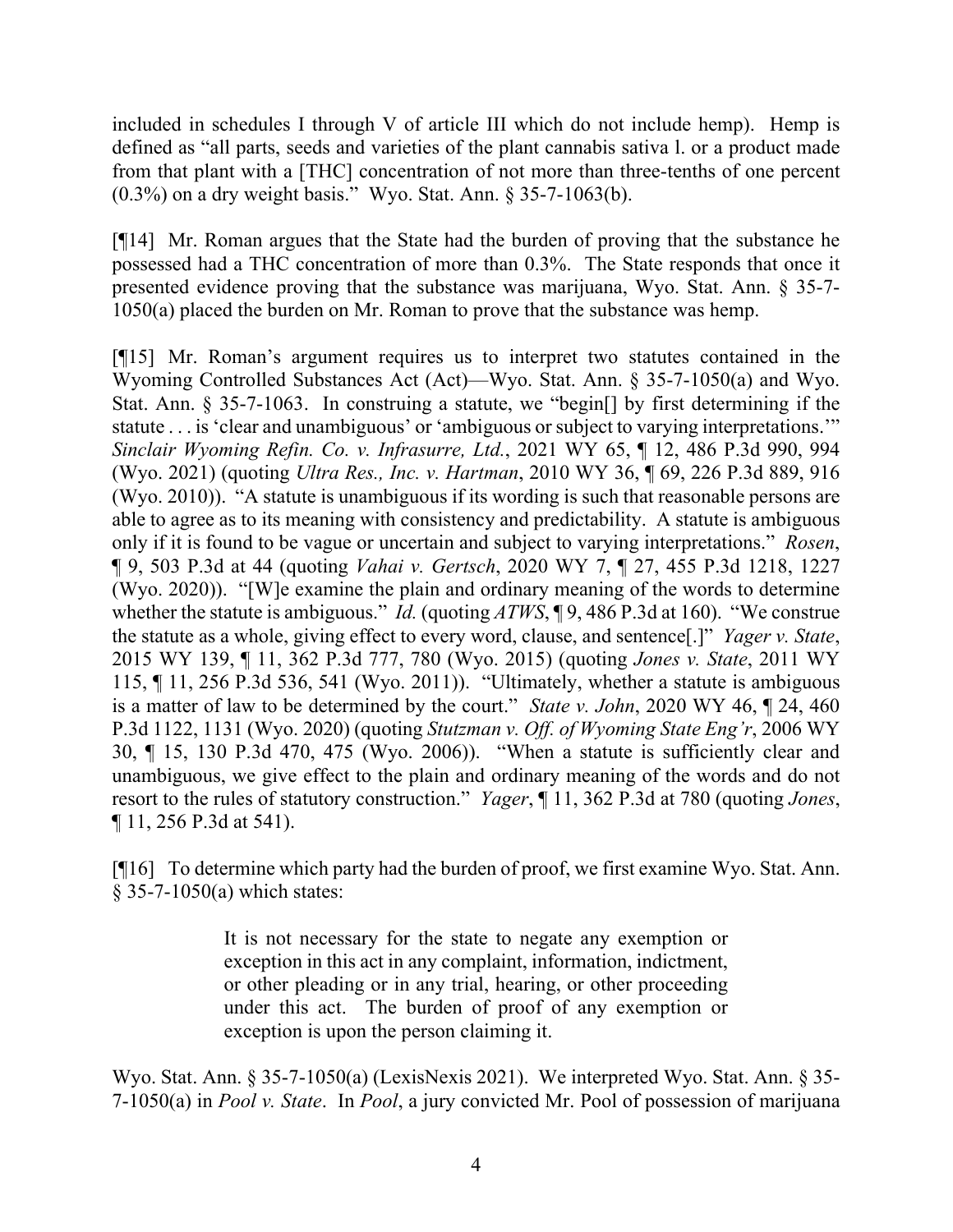and possession of methamphetamine. *Pool v. State*, 2001 WY 8, ¶¶ 7–9, 17 P.3d 1285, 1287 (Wyo. 2001). Mr. Pool appealed, arguing that "the State failed to prove that he did not have a valid prescription or order of a practitioner for the methamphetamine." *Id.*  $\P\P$ 9– 10, 17 P.3d at 1287. A valid prescription or order of a practitioner is an exception to the crime of possession of a controlled substance. Wyo. Stat. Ann. § 35-7-1031(c). The State relied on Wyo. Stat. Ann. § 35-7-1050(a). *Pool*, ¶ 11, 17 P.3d at 1288. We interpreted Wyo. Stat. Ann. § 35-7-1050(a) and held that the State did not have the burden "to prove a negative fact, i.e., that there was no prescription or valid order authorizing the possession of the substance." *Id.* ¶ 13, 17 P.3d at 1288.

[ $[17]$ ] We explicate here that Wyo. Stat. Ann. § 35-7-1050(a) unambiguously places the burden to prove exemptions or exceptions to the Act on the person claiming such exemption or exception. The first sentence—"[i]t is not necessary for the state to negate any exemption or exception in this act in any complaint, information, indictment, or other pleading or in any trial, hearing, or other proceeding under this act"—makes clear that the State is not required to disprove any exemption or exception. Wyo. Stat. Ann. § 35-7- 1050(a).The second sentence—"[t]he burden of proof of any exemption or exception is upon the person claiming it"—assigns the burden of proving an exemption or exception to the claimant. *Id.*

[ $[$ [18] Because Wyo. Stat. Ann. § 35-7-1050(a) applies to "exceptions" in the Act, we must determine whether the THC concentration distinguishing hemp from marijuana qualifies as an exception. Wyo. Stat. Ann. § 35-7-1063 provides:

# **Exceptions to provisions.**

(a) The provisions and penalties of this chapter shall not apply to:

> (i) The possession or use of hemp or hemp products for any purpose or application;

> (ii) Persons in possession of any controlled substances for purposes of disposal in accordance with 21 C.F.R. part 1317.30 and 21 C.F.R. part 1317.35;

> (iii) Hemp production, processing or testing in accordance with the provisions of W.S. 11-51-101 through 11-51-107.

(b) [Hemp is defined as] all parts, seeds and varieties of the plant cannabis sativa l. or a product made from that plant with a trans-delta 9-tetrahydrocannabinol (THC) concentration of